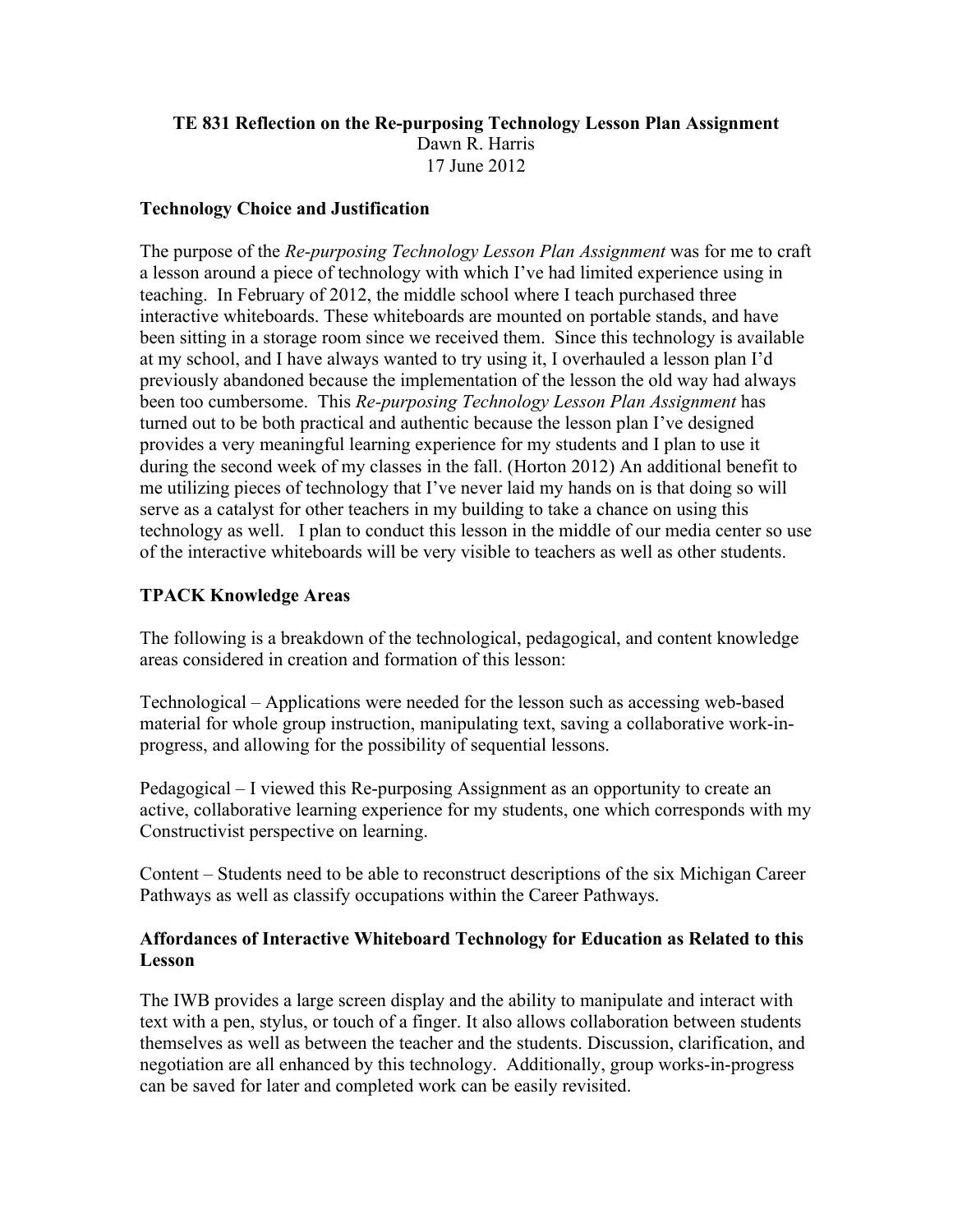# **Constraints of Interactive Whiteboard Technology for Education as Related to this Lesson**

I think the availability of having three IWB's on portable carts to use, may be a somewhat unique situation. I think it is more the "norm" for individual teachers to have one IWB as a permanent fixture in their classroom. This lesson is improved by having the class divided into three groups working collaboratively. Doing this same lesson with one IWB in a whole group setting would not be as effective.

# **Other Ways Interactive Whiteboard Technology might be Re-purposed for Education**

Since IWB's can be used with any software, re-purposing them for any area of education seems possible. Here are a few ideas of how IWB's could be used in the classroom: virtual field trips, virtual experiments or labs, demonstrations, video clips of historical events, board games, concept mapping, and video projects. (McGregor 2012)

# **Ways this Lesson Plan Contributed to My Understanding of TPACK**

#### **Image Source** http://www.tpck.org/



According to Mishra and Koehler (2006), the image at the right illustrates the intersection of the three knowledge bases: technological knowledge, content knowledge, and pedagogical knowledge. Understanding and negotiating the relationships between these three components of knowledge is the "sweet spot" in the middle, where true technology integration happens. The relationship between all three components is dynamic, and to effectively integrate technology in their content area, a teacher must be sensitive to these nuances. (Koehler 2012)

While developing this *Re-purposing Technology Lesson Plan Assignment*, I've achieved a careful balance of content, pedagogy, and technology needed for successful teaching and learning to take place. The ideas I'm trying to teach are the catalyst for the teaching approaches I will be using and the technology being incorporated in the activities.

The *Re-purposing Technology Lesson Plan Assignment* I developed aims at using technology in the following transformative ways:

- Students will use the interactive whiteboards to access information on the Internet and to share and communicate information in an organized fashion.
- Students will experience learning how to use unfamiliar hardware and software with other students. This will facilitate understanding that "learning how to learn and collaborate" in today's world is relevant to their future.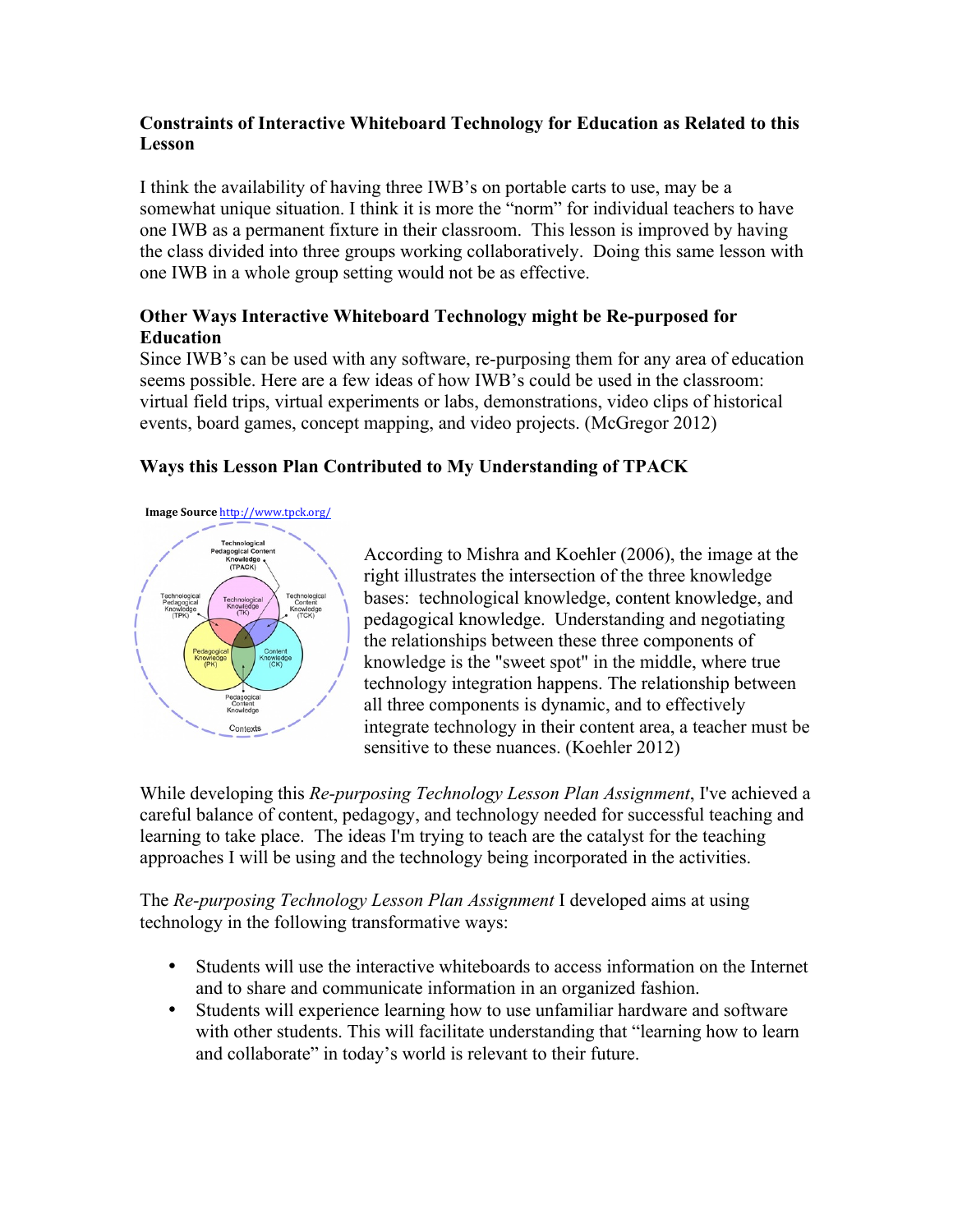• Students will work in small groups in an engaging, interactive classroom experience to collaboratively reconstruct meaning and to classify information based on similar characteristics.

# **Conclusion**

The IWB is a technology tool that can be used to create active and collaborative learning experiences for students and seemed to be the perfect tool for this lesson plan. I look forward to repurposing this technology again!